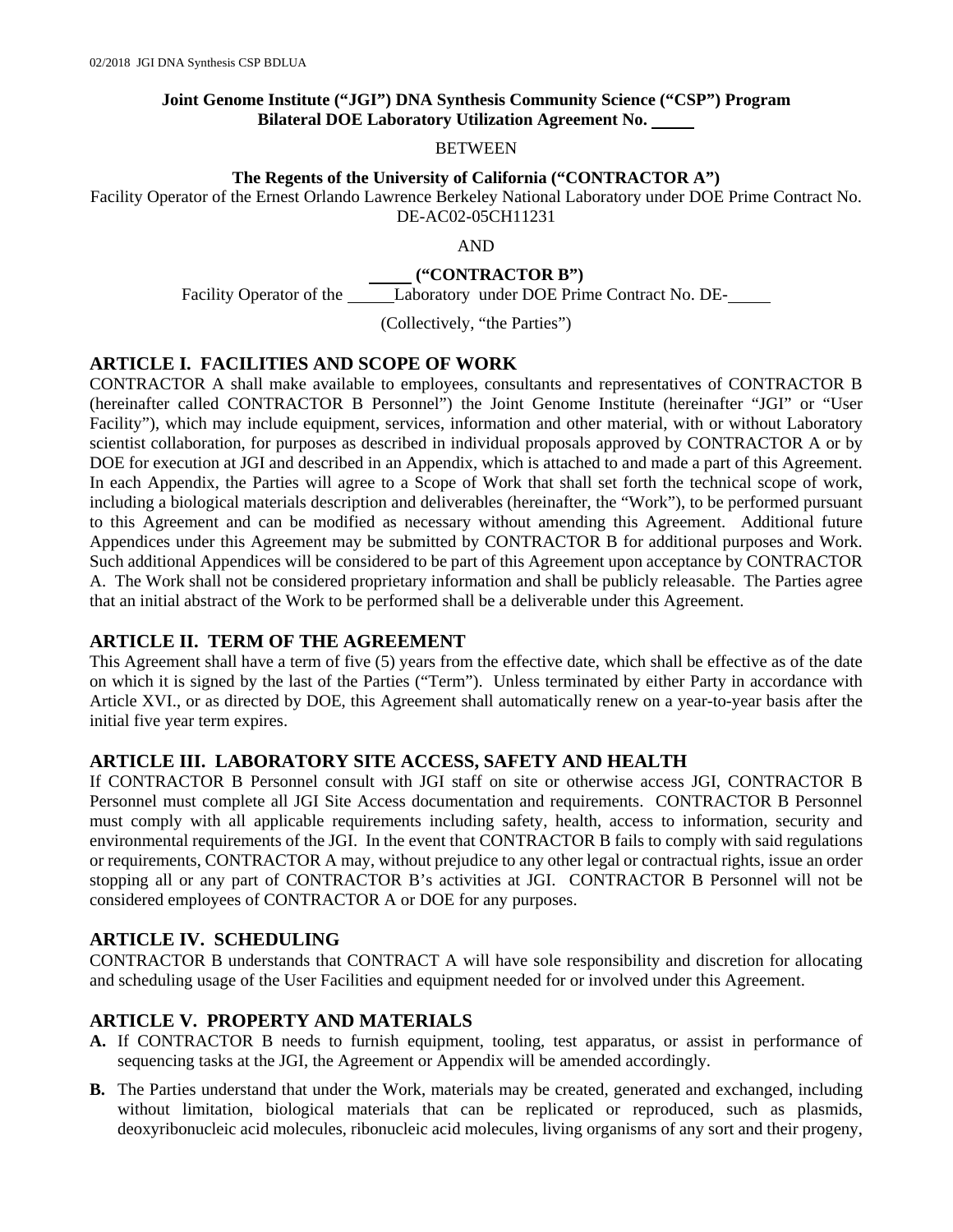including viruses, prokaryote and eukaryote cells, etc. In addition, while every effort at JGI will be made to properly handle the materials, CONTRACTOR B acknowledges that any material supplied by CONTRACTOR B or to CONTRACTOR B may be damaged, consumed or lost. CONTRACTOR B Materials (including biological materials, vectors, nucleotide constructs, residues and/or other contaminated material) remaining at JGI after performance of the Work or analysis will be removed in their then condition and handled in accordance with the Work.

- **C.** CONTRACTOR B asserts that it has, or has obtained from its collaborators for the Work, either title or sufficient legal rights in the material, sequences, and information to be provided to the JGI and its vendors, suppliers or providers of biological materials, in accordance with the Work and this Utilization Agreement, and that CONTRACTOR B will not knowingly infringe or misappropriate any third party intellectual property rights in the materials or sequences under the Work.
- **D.** CONTRACTOR A retains title to any CONTRACTOR A biological materials generated by CONTRACTOR A in the course of the Work. Any biological materials provided to CONTRACTOR B by CONTRACTOR A during this Agreement or as a deliverable, including permitted uses of such biological material, will be governed by a separately executed Material Transfer Agreement (MTA) between CONTRACTOR B and CONTRACTOR A.

# **ARTICLE VI. INDEMNITY AND LIABILITY**

## **A. Personnel Relationships**

Each CONTRACTOR A and CONTRACTOR B shall be responsible for the acts or omissions of its Personnel. Each CONTRACTOR A's and CONTRACTOR B's responsibilities for the payment of claims for the loss of property, personal injury or death, or otherwise arising out of any negligent act or omission of its employees in connection with the performance of Work, including any act or omission under Article V of this Agreement, shall be governed by each CONTRACTOR's respective Prime Contracts.

## **B General Disclaimer**

THE GOVERNMENT AND CONTRACTOR MAKE NO EXPRESS OR IMPLIED WARRANTY AS TO THE CONDITIONS OF THE USER FACILITY FURNISHED HEREUNDER. IN ADDITION, THE GOVERNMENT, CONTRACTOR A AND CONTRACTOR B MAKE NO EXPRESS OR IMPLIED WARRANTY AS TO THE RESEARCH OR ANY INTELLECTUAL PROPERTY, GENERATED INFORMATION, OR PRODUCT MADE OR DEVELOPED UNDER THIS AGREEMENT, OR THE OWNERSHIP, MERCHANTABILITY, OR FITNESS FOR A PARTICULAR PURPOSE OF THE RESEARCH OR RESULTING PRODUCT; THAT THE GOODS, SERVICES, MATERIALS, PRODUCTS, PROCESSES, INFORMATION, OR DATA TO BE FURNISHED HEREUNDER WILL ACCOMPLISH INTENDED RESULTS OR ARE SAFE FOR ANY PURPOSE INCLUDING THE INTENDED PURPOSE; OR THAT ANY OF THE ABOVE WILL NOT INTERFERE WITH PRIVATELY OWNED RIGHTS OF OTHERS. THE GOVERNMENT, CONTRACTOR A AND/OR CONTRACTOR B SHALL NOT BE LIABLE FOR SPECIAL, CONSEQUENTIAL, OR INCIDENTAL DAMAGES ATTRIBUTED TO USE OF SUCH FACILITIES, RESEARCH OR RESULTING PRODUCT, INTELLECTUAL PROPERTY, GENERATED INFORMATION, OR PRODUCT MADE OR DELIVERED UNDER THIS AGREEMENT

# **ARTICLE VII. RIGHTS IN PATENTS, TECHNICAL DATA AND INTELLECTUAL PROPERTY**

With regard to patent and technical data rights, CONTRACTOR B Personnel will follow their Party's Prime Contract for Work performed at JGI. However, if Work performed at JGI is subject to an agreement with a third party (for example, SPPA or CRADA), the intellectual property provisions of that third party agreement shall supersede this section.

## **A. Disclosure of Proprietary Data**

CONTRACTOR B shall not send or disclose Proprietary Data or material to the User Facility except at CONTRACTOR B's own risk. Any such data or material, regardless how it is marked, shall be deemed Technical Data and CONTRACTOR A shall have Unlimited Rights in the data.